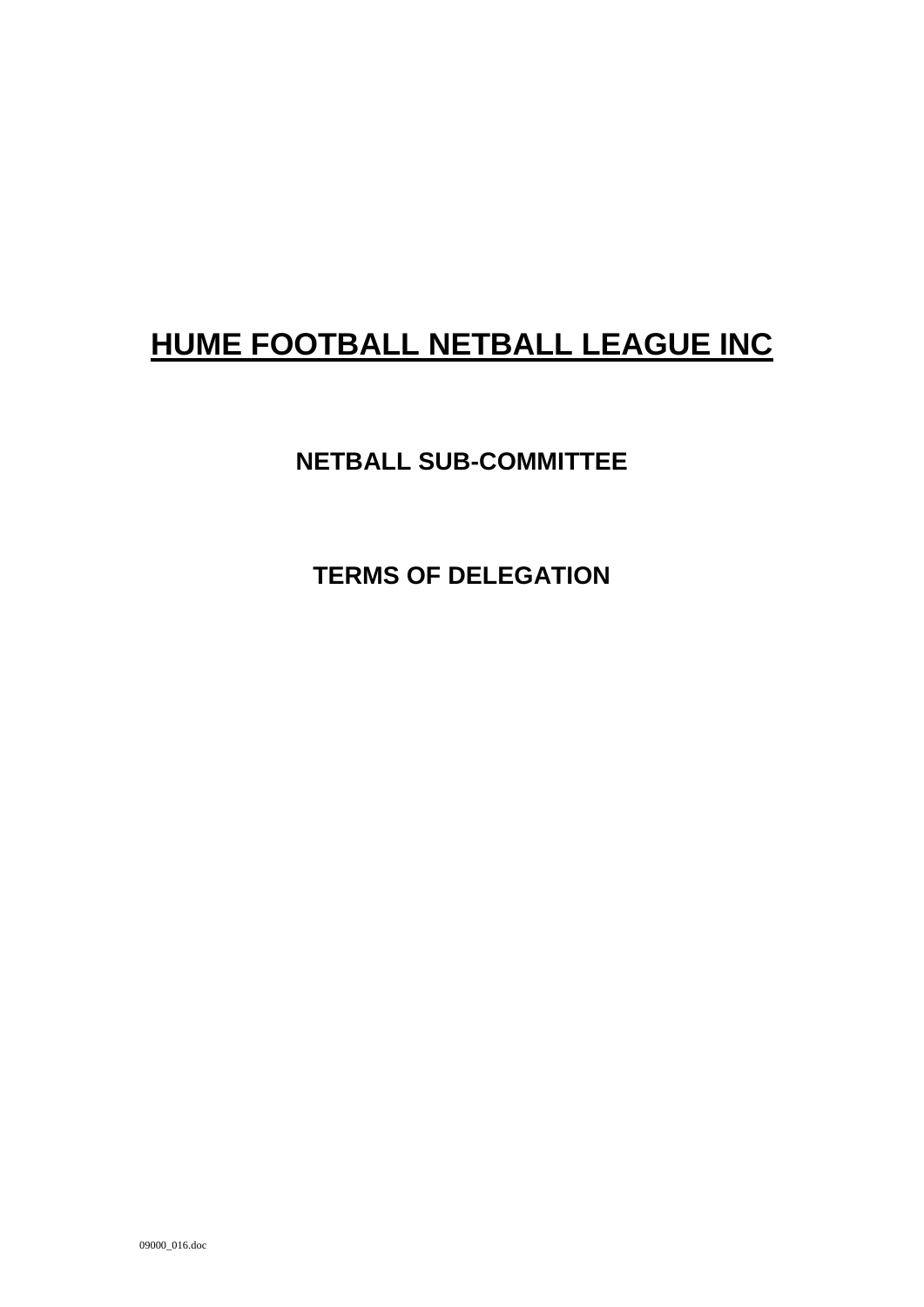Hume Football Netball League Inc

Netball Sub-committee

Terms of Delegation

#### **Mandate**

A Netball Sub-committee (**the Sub-committee**) will be formed each year by the Board of Management (**the Board**) of the Hume Football Netball League Limited (**the HFNL**) to manage the netball competitions conducted by the HFNL.

#### **Purpose**

The purpose of these Terms of Delegation is to guide the Sub-committee in regulating its' affairs and to specify its' duties and responsibilities.

#### **Duties and Functions**

The duties and functions of the Sub-committee are:

- 1 To provide advice and recommendations to the HFNL regarding the organisation and administration of the HFNL's netball competitions.
- 2 Subject to the HFNL Netball By-Laws and directions of the Board, to conduct the League's netball competitions and to be responsible for all operational matters concerning these competitions, including but not limited to:
	- player registration and eligibility;
	- fixturing;
	- recruiting, training and allocating umpires;
	- dealing with match day issues and disputes;
	- making arrangements for the finals series;
	- making arrangements for inter-league and representative netball matches;
	- making arrangements for individual and team awards and presentations;
	- ensuring that all competitions are conducted in accordance with HFNL By-Laws and Netball NSW Rules.
- 3 To adopt, support and promote "best practices" in the running of the HFNL's netball competitions.
- 4 To encourage and promote the sport of netball in the HFNL's region.
- 5 To advise the Secretary of the HFNL of all opportunities for sponsorship and promotion of the HFNL's netball competitions. All negotiations and any final decisions or contracting as to these opportunities is to be the responsibility of the Board.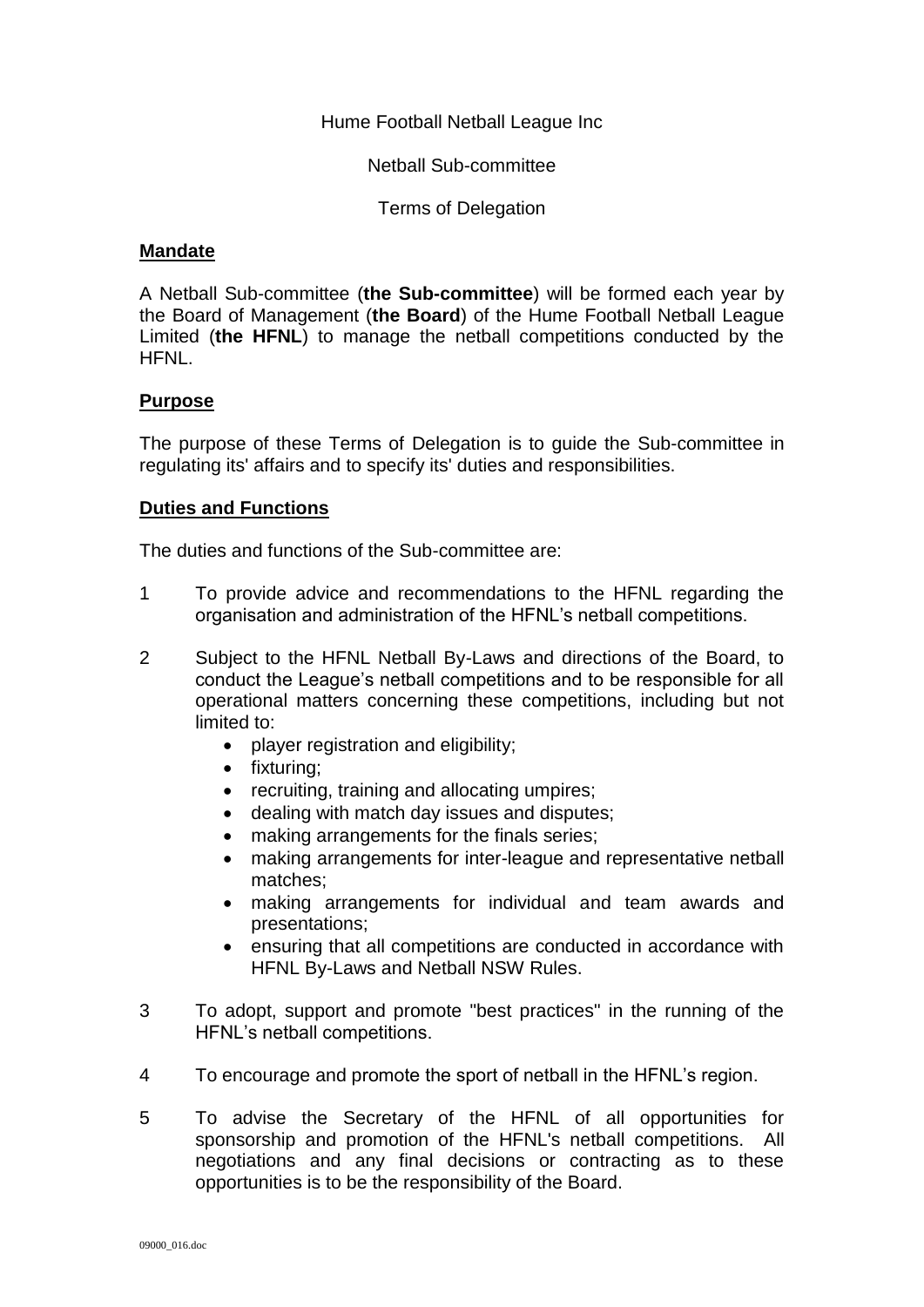- 6 To liaise with Netball NSW and all other supervisory bodies with respect to the sport of netball.
- 7 To make recommendations to the Board for necessary changes to the HFNL Netball By-Laws.
- 8 To report to the Board following each meeting and make recommendations as to netball matters which require the making of a resolution by the Board to become effective.
- 9 Attend to all correspondence which may be appropriately dealt with by the Sub-committee, and refer to Secretary of the HFNL all correspondence which must be dealt with by the Board.

#### **Terms**

#### **1** CLUB DELEGATES

- (a) Each Club which is a member of the HFNL (excluding Clubs which are individual Football Clubs only) shall nominate two Club Delegates to the Sub-Committee. Club Delegates must be a member of the relevant Club.
- (b) The Secretary of each Club shall notify the Secretary of the Executive Committee (the Secretary) the names and addresses of Club Delegates at least seven days prior to the first Delegates Meeting of the Sub-Committee each year.
- (c) A Club has the right to withdraw a Club Delegate and appoint another Club Delegate in their place at any time.
- (d) A vacancy shall be deemed to have occurred in respect of any Club Delegate who has, without leave of the Executive Committee, failed to attend three consecutive Delegates Meetings.
- (e) Any such vacancy shall be filled by a nominee of the Club whose Club Delegate has caused the vacancy.
- (f) Where a Club does not have the required number of Club Delegates in attendance at any Delegates meeting, that Club will be liable to a fine which will be set by the Executive Committee from time to time.
- (g) At each Delegates meeting all Club Delegates present shall sign an attendance book and shall state the Club that they represent at that meeting.
- (h) A Club Delegate may represent one club only at any Delegates Meeting.
- (i) A Club Delegate must have attained 18 years of age.

## 2 MEETINGS

(a) Meetings – General Procedure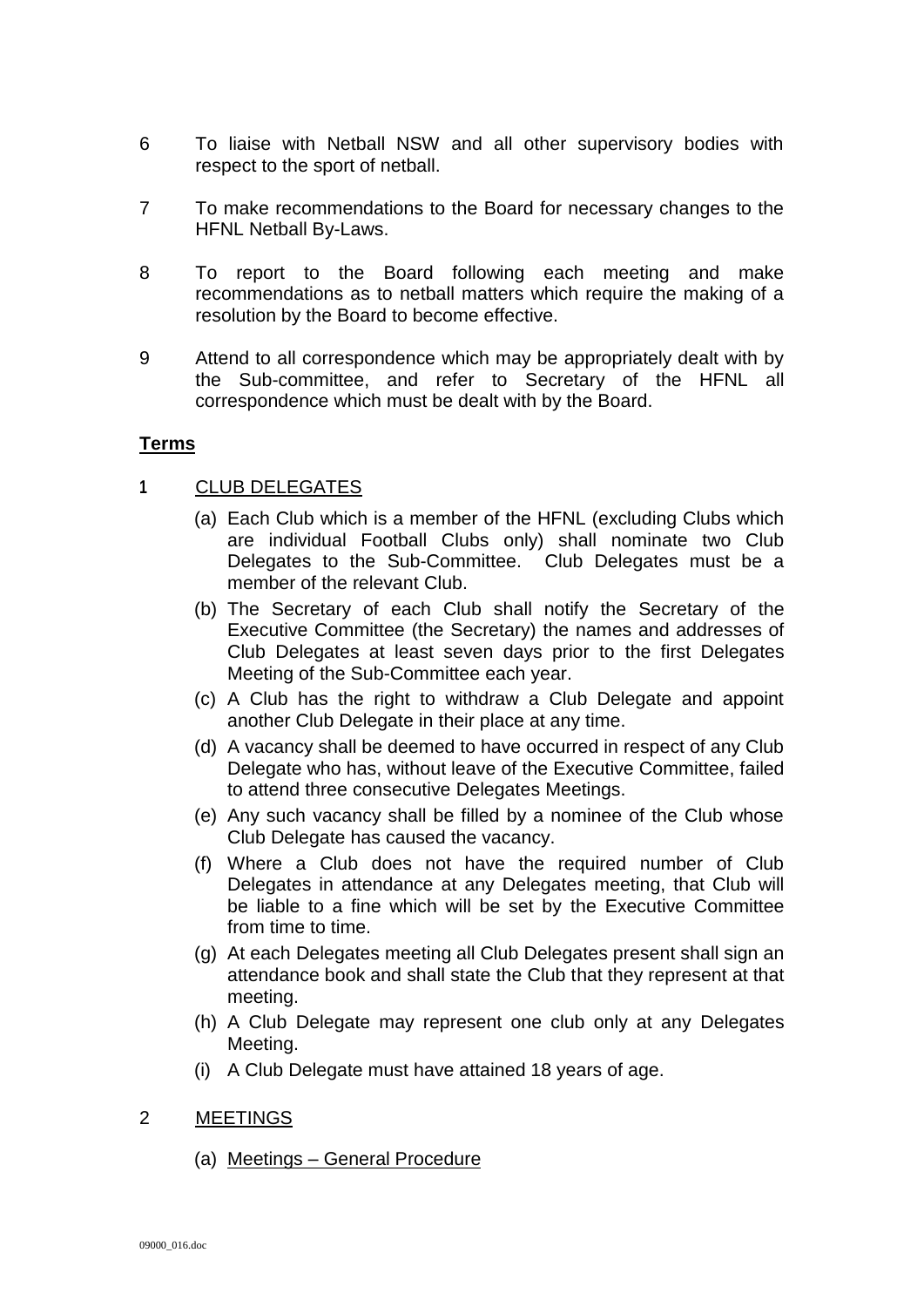- i) The President shall take the chair at all meetings of the Delegates and/or the Executive Committee. In the President's absence the chair shall be taken by the Vice President.
- ii) If neither the President nor Vice President is present within thirty minutes of the time fixed for the commencement of the meeting, the members present shall elect a Chairperson.
- iii) A quorum for ordinary Delegates Meetings shall consist of half the total number of the Executive Committee members plus one plus Club Delegates representing at least one-quarter of the Clubs. A quorum for Executive Committee meetings shall consist of half of the total number of the Executive Committee plus one.
- iv) If no quorum is present thirty minutes after the time fixed for the commencement of a meeting it shall be adjourned to such time and place as the Chairperson shall decide. The Secretary shall give written notice thereof to each Executive Committee member and to the Secretary of each Club for Delegates Meetings and to each Executive Committee member of Executive Committee meetings.
- v) The accidental omission to give any member the required notice shall not invalidate a meeting or any of the business of the meeting.
- vi) Questions arising at an ordinary Delegates Meeting or Executive Committee meeting are to be determined by a simple majority of votes cast by eligible members. Each eligible member shall have one vote to be taken in such a manner as the Chairperson shall direct, except that a secret ballot shall be taken if any member requests it.
- vii) In the case of an equality of votes, the President (or the person otherwise presiding) shall, in addition, have a casting vote.
- viii) There shall be no voting by proxy at any Delegates meeting or Executive Committee meeting.

## (b) Annual General Meeting

- i) An Annual General Meeting of the Sub-Committee shall be held in October of each year, but before the Annual General Meeting of the HFNL.
- ii) Those who may attend and vote are members of the Executive Committee and two nominated Club Delegates from each Club.
- iii) Not less than twenty-one days' written notice of the Annual General Meeting of the Sub-Committee meetings shall be given to each member of the Executive Committee and the Secretary of each Club.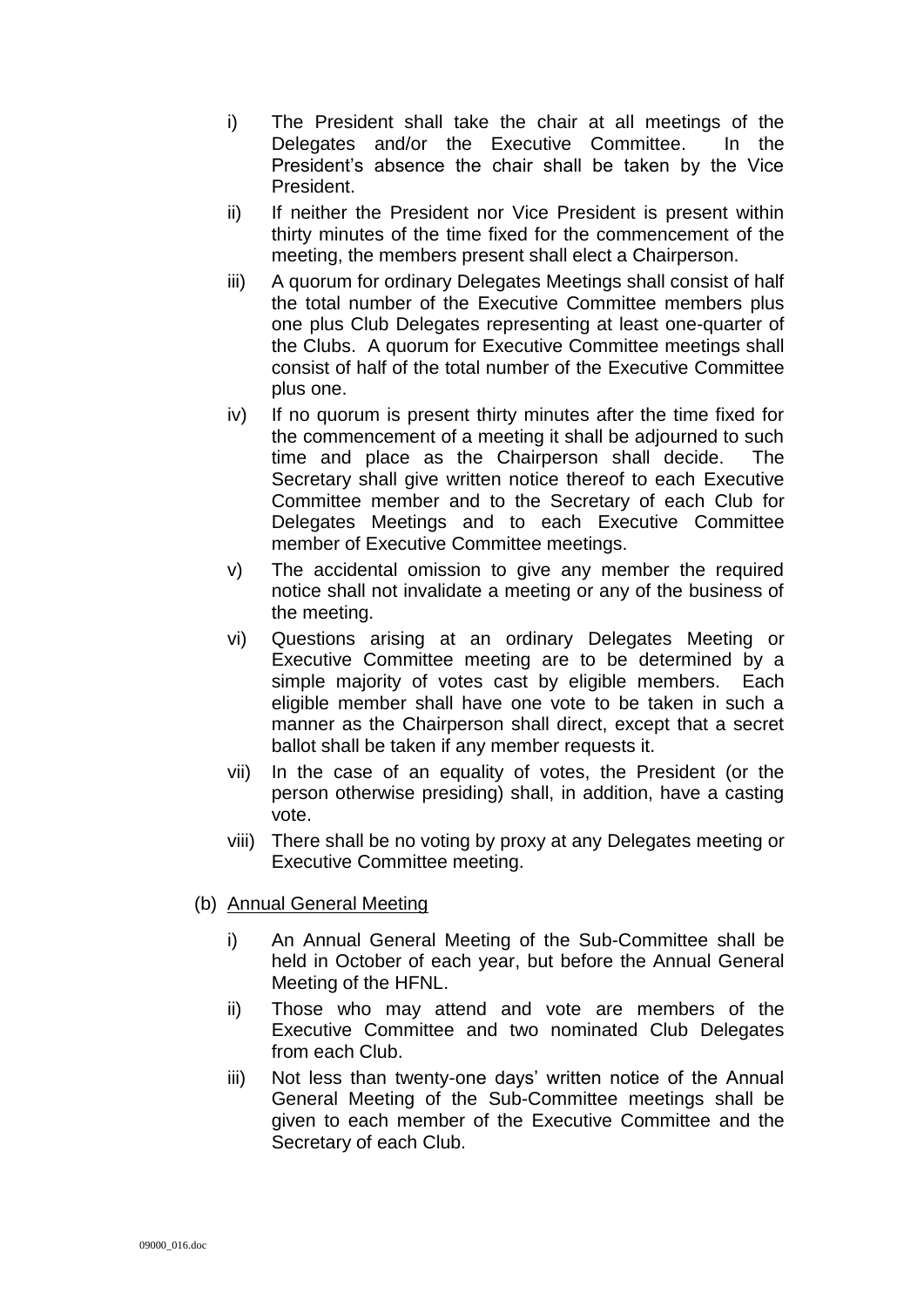- iv) A quorum for an Annual General Meeting shall consist of half the total number of the members of the Executive Committee plus one, and at least one-third of the Club Delegates.
- v) The business of the Annual General Meeting shall be:
	- 1 Confirmation of the minutes of the previous Annual General Meeting;
	- 2 Consideration and adoption of the Annual Report and the Financial Report;
	- 3 Such other business as the meeting thinks fit;
	- 4 Election of Office Bearers.
- vi) The following Office Bearers shall be elected and form the members of the Executive Committee:

President; Vice President; Secretary; Treasurer; Umpires Convenor; Registrar; Representative Convenor; Games Secretary;

Assistant Games secretary;

Publicity officer.

- vii) To be eligible for nomination as an Office Bearer a nominee must be a Registered Member of Netball NSW.
- viii) Current Office Bearers shall be eligible for re-election.
- ix) Not more than one-third of the members of the Executive Committee shall be members of any one Club.
- x) Office Bearers elected at the Annual General Meeting shall assume office at the conclusion of the Annual General Meeting and shall hold office for the ensuing year, unless they are removed or resign in the interim.
- xi) An Office Bearer may resign their position by providing written notice of their intention to do so to the Secretary. The members of the Executive Committee shall, at its next meeting, by resolution appoint a replacement to hold the position for the remainder of the resigned person's term of office.
- xii) The Executive Committee will also elect 2 "Netball Members" to the Board of Management of the HFNL, who wills serve 2 year terms, with the intent that the term of one of the Netball Members will expire at each AGM of the HFNL.
- (c) Special Delegates Meetings
	- i) Special Delegates Meetings shall be called by the Secretary: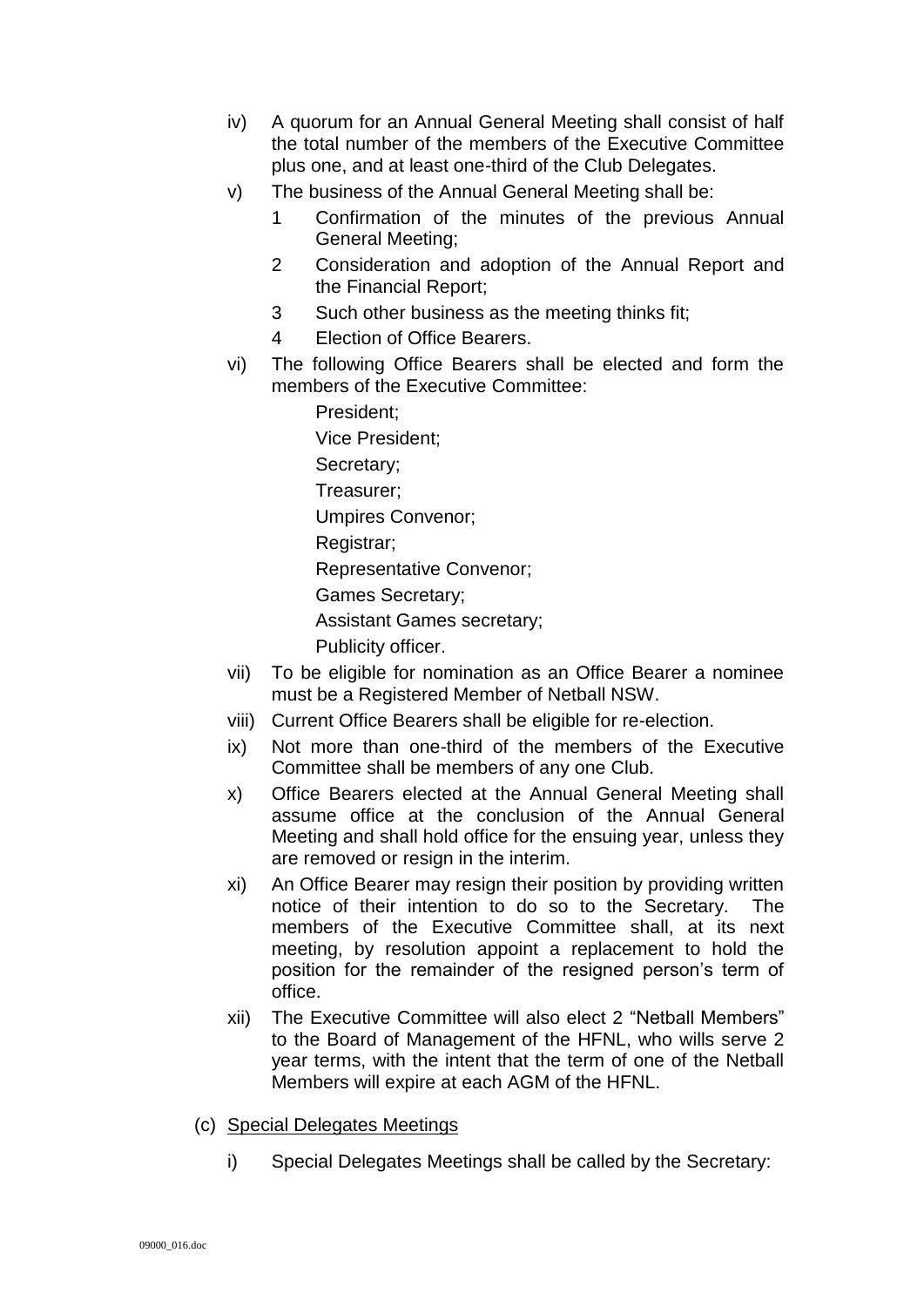- 1 at the direction of the President;
- 2 upon receipt of a requisition signed by not less than onethird of the members of the Executive Committee.
- ii) Voting shall be restricted to Executive Committee members and two nominated Club Delegates from each Club.
- iii) Not less than twenty-one days' written notice shall be given to members of the Executive Committee and to the Secretary of each Club, specifying the time and location of a Special Delegates meeting and the nature of the business to be considered.
- iv) A quorum for a Special Delegates meeting shall consist of half the total number of the Executive Committee members plus one, and Club Delegates representing at least one quarter of the Clubs.

## 3 ORGANISATIONAL STRUCTURE

- (a) Delegates Meetings
	- i) The attendees at Delegates Meetings shall be:
		- 1 the members of the Executive Committee; and
		- 2 two Delegates from each Club.
	- ii) There shall at least 4 times Delegates Meetings each year on dates to be fixed by the Executive Committee.
	- iii) Not less than seven days' written notice shall be given specifying the time and place of the meeting of each Delegates Meetings, and any special business to be dealt with.
	- iv) Order of business at Delegates Meetings shall be:
		- 1 Apologies;
		- 2 Confirmation of Minutes;
		- 3 Business Arising from Minutes;
		- 4 Notices of Motion;
		- 5 Correspondence and business arising;
		- 6 Reports: Treasurer; Umpires Convenor; Representative Convenor; Sub-Committees; Delegates to other organisations; Report of Netball Members of HFNL Board; Any other reports;
		- 7 General business.
	- v) Association delegates to other organisations are to submit a report to the Secretary of all meetings/functions attended on behalf of the Association within twenty-eight days of such meeting/function.
- (b) Powers to be exercised by Delegates Meetings
	- i) Delegates Meetings are: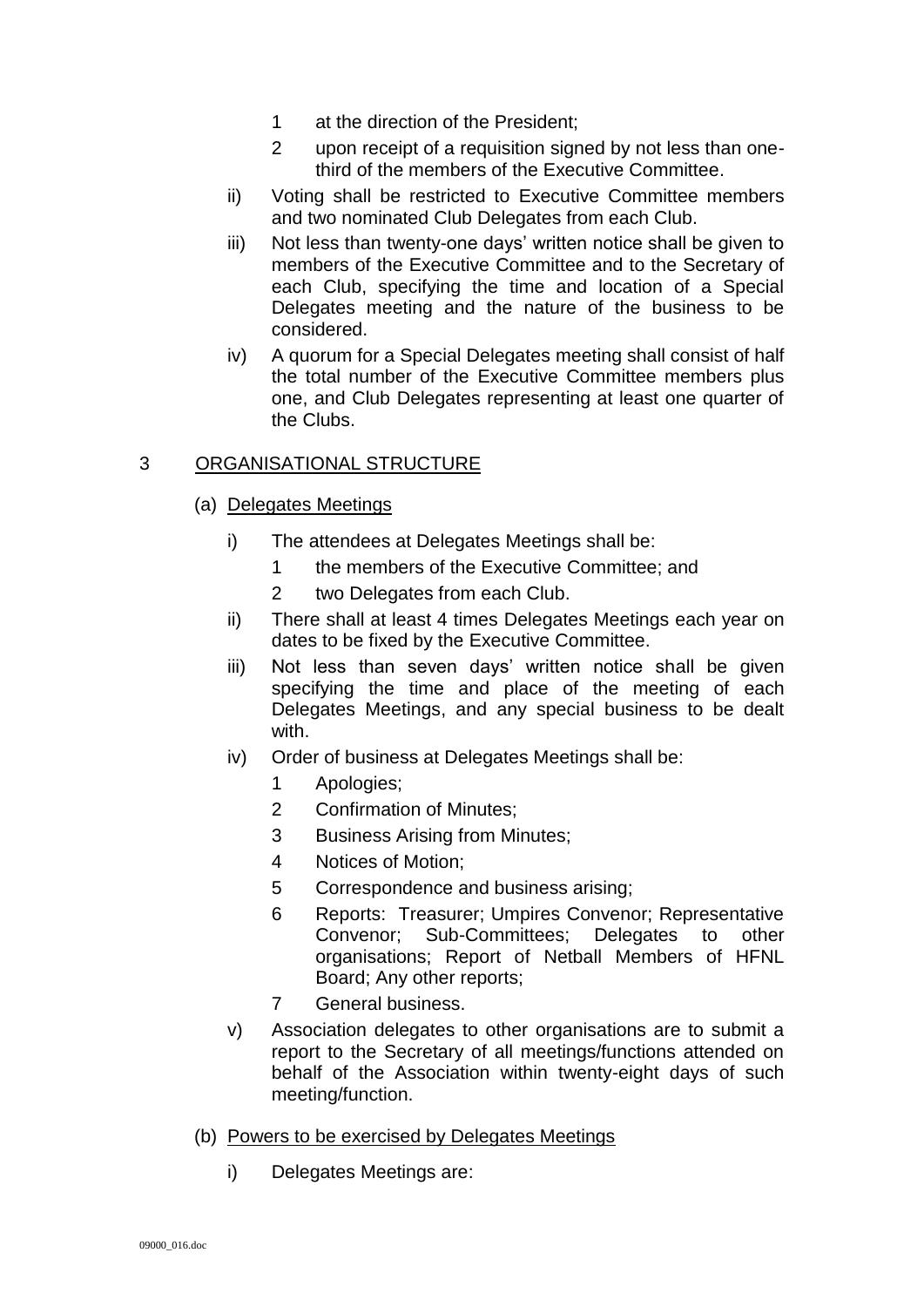- 1 to control and manage the affairs of the Sub-Committee;
- 2 to empower the Executive Committee to take action in accordance with the Netball NSW Member Protection Policy or relevant Sub-Committee policies against any Club or Registered Member;
- 3 to appoint two delegates and two proxy delegate to represent the League on the Sub-Committee of Netball NSW;
- 4 to appoint any delegate or delegates to represent the HFNL for any purpose with such powers as may be thought fit;
- 5 to ensure that the Secretary of the Sub-Committee forwards to Netball NSW, on or before April 1 in each year, the names and addresses of existing members of Netball NSW together with the names and addresses of new applicants for Netball NSW membership, who have paid their annual membership fee specifying the class of those members;
- 6 to submit supplementary names and addresses of new members of Netball NSW, be forwarded monthly to Netball NSW specifying the class of those members;
- 7 upon receipt by Netball NSW of those names, grant to those persons listed in clause 7 and 8 membership for the relevant calendar year.
- (c) Executive Committee
	- i) The Executive Committee shall consist of the following voting members:
		- President; Vice-President; Secretary; Treasurer; Umpires Convenor; Registrar; Representative Convenor; Games Secretary; Assistant Games secretary; and Publicity officer.
	- ii) Regular Executive Committee meetings shall be held on dates determined by the Executive Committee at the first Executive Committee meeting after the Annual General Meeting.
	- iii) Should it be necessary to call additional meetings, all Executive Committee members shall be notified at least fortyeight hours prior to the meeting being held.